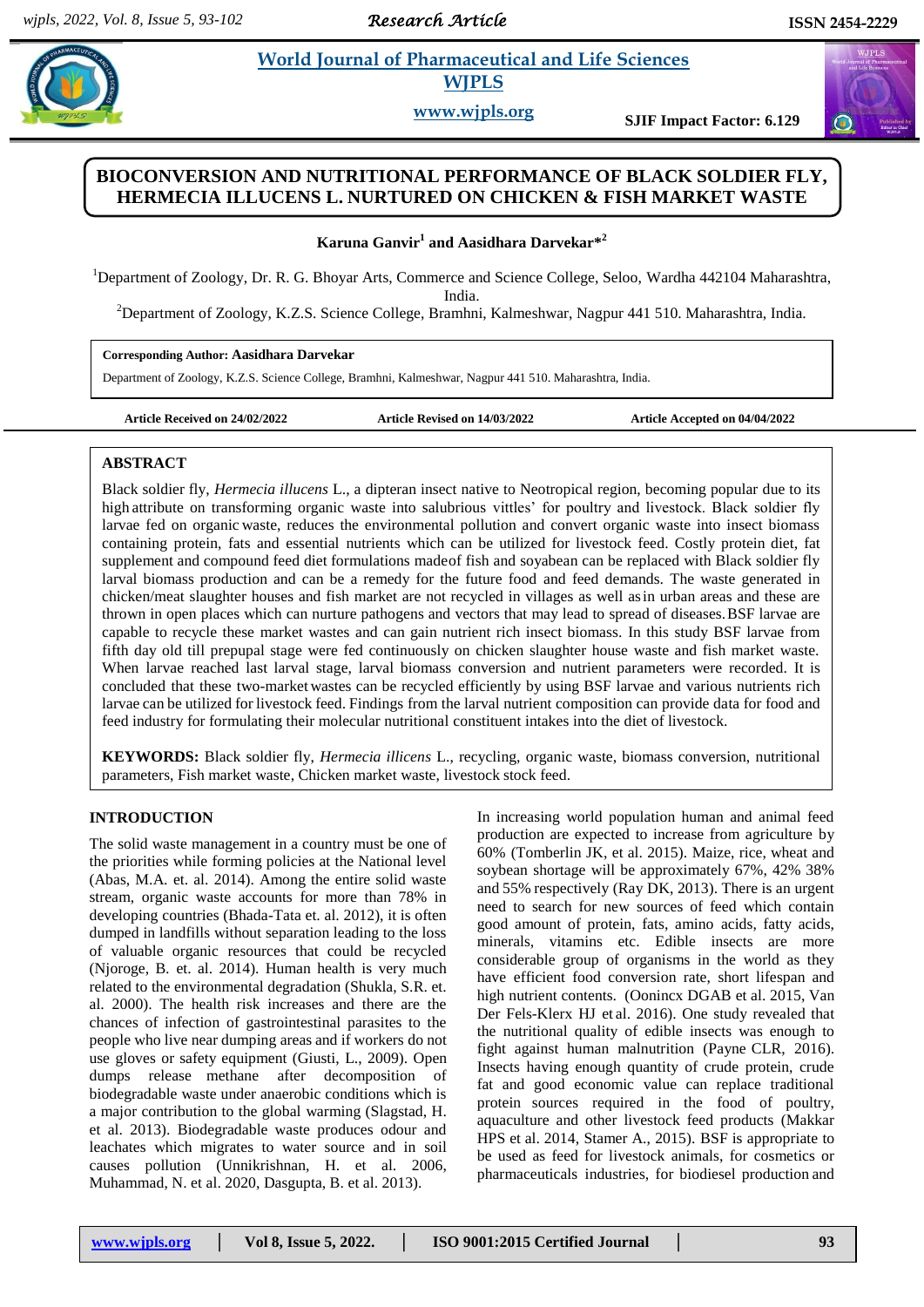larvae contain high chitin content. Li Q. et al. (2011) verified the feasibility of converting organic waste into biodiesel using black soldier fly larvae (BSF). BSF rearing residue with larval frass can be a used as soil fertilizer (Salomone R., et al. 2016) (Rehman Kur, 2017).

*Hermecia illucens* L. belongs to order Diptera, family stratiomyidae, distributed all over the world commonly called as black soldier fly (BSF). The larvae of this fly are voracious feeders of organic waste like putrefying fruits, vegetables, animal manure and municipal organic waste etc. The life cycle of BSF consists of four stages, egg, larva, pupa and adult. Larval stage lasts for 14 to 20 days or up to 3 months, depending on temperature, humidity and availability of food. Last larval stage turns todark brown in colour, crawl out of the wet tray in search of dry place, called as prepupa stage. Prepupa stage do not feed and turn into pupa stage. Pupae are stiff, nonmotile, remain for approximately 14 days and then turn into adult stage. Male and Female adults emerge from pupae, attract towards light and start mating. Adult flies do not feed on any food but drink water and can survive up to one or two weeks (Tomberlin, J.K. 2002). Gravid female flies search for smelly and rotten food and lay her eggs by inserting ovipositor in cracks and crevices near to food. A Single female fly can lay 500 to 800 eggs at a time which shows high power of reproduction in these flies. BSF adult flies are not strong fliers, do not spread any pathogens, or not spread any diseases. Feeding larval stages secrete some chemical that keeps away other flies' larvae, repel other insect pests and disease carrying vectors, like house fly (Erickson, M.C. et al. 2004).

Poultry farming, aquaculture and other livestock sectors are the major sources of income in developing countries like India which can lessen poverty and can enhance food security. But because of food feed competition, food like Soybean meal and fish meal can increase the cost of feeds in these sectors. There is an urgent need to replace such high-cost food into some advanced, economically beneficial environmentally sustainable one (Tschirner, M. et al., 2017). Makkar et al. (2014) stated that insects are good candidates for finding new protein sources at low cost and less breeding space requirements. BSF could replace conventional poultry feed constituents, like soybean meal, which have a high ecological impact (Newton L et al. 2005). BSF larvae can provide high-value feed as they are rich in protein i.e. 37% to 63% and have better amino acid profile than soybean meal (Barragan-Fonseca KB 2017). BSF contain high amount of lipids i.e., 15% to 49%, which can be extracted and used for preparation of biodiesel, while the rest part could be used as a protein rich source for feed industry (Sihem D. et al. 2018).

## **MATERIALS AND METHODS**

The rearing of Black soldier fly (BSF) was done at Vidyabharti College, Seloo, Dist. Wardha Maharashtra, India, duringthe month of September-October 2021. 3gm of eggs of BSF were kept on sieve above the moist primary poultry food. As eggs hatched on the fourth day, they fall from the sieve to the poultry food and start feeding. Newly hatched larvae for the first five days survived on poultry food till they reached five-day old larvae (5DOL). Fifth day old larvae were separated into two equal batches as Batch I (fed on waste fish) and Batch II (fed on waste chicken flesh). Both the batches started to consume fish waste collected from fish market and on waste flesh of chicken collected from poultry slaughter market. Before providing this waste to respective batches it was weighted every time and recorded. These wastes provided to the larvae every alternate day till they reach prepupae stage. During feeding larval trays were not allowed to dry completely, so sprinkled water occasionally to maintain the humidity. During larval feeding period room temperature and humidity was  $26\pm2\degree C$  and 60-75% respectively. BSF larvae fed voraciously on these waste flesh except bones and scales of fishes. When larvae reached prepupal stage after fourteenth day rate of feeding gradually reduce and at this stage larvae were separated from the residue by sieving as well as manually from both batches, total larval weight gain, residue weight were recorded and various bioconversion parameters were calculated.

BSF Larvae biomass Conversion - When organic waste fed to the BSF larvae, gradually its low value biomass converts into higher value insect biomass rich in protein and fats. Biomass conversion is very important feature in the BSF farming and it depends on the amount of food consumed and the ability of the feed consumption and it was calculated as follows. (Paulin N., 2018, Zhou F. et al. 2013, Banks IJ 2010).

- 1. Larval weight (LW)- Larval weight is the final weight of wet larvae when 50% of larvae converted into prepupae.
- 2. Waste reduction (WR)- When larvae reached prepupae stage, they were separated from residue, residue weight was taken and waste reduction was calculated by applying following equation.
- 3. WR  $(\%) = [1-(\text{feed residue/feed added})] \times 100$
- 4. Bioconversion rate  $(BR)$  It is the quantity of the diet converted into larval biomass, expressed as a percentage and calculated as
- 5. BR  $(\%)$  = (Larval weight gain/ feed added) x 100
- 6. Feed Conversion Rate  $(FCR)$  It is the ratio of feed consumed to the total larval weight or biomass, calculated as FCR = Feed consumed / larval weight

BSF Larvae Nutrient Composition- Nutrient composition of BSF larvae analysed at Anacon Laboratory, Nagpur Maharashtra, India. When larvae reached to prepupae stage, sample of BSF larvae from both the batches were sent to the laboratory, where both batches kept in deep freezer at  $-20^{\circ}$ C for further analysis. Various nutrient parameters like dry matter (DM), organic matter (OM), Crude protein (CP), Ether insoluble matter (EI), Total fibre content (TFC), Total flavonoids (TF), Vitamins, Fatty acids, Amino acids and Minerals were analysed by Lab Standard Operating Procedures (Lab SOP).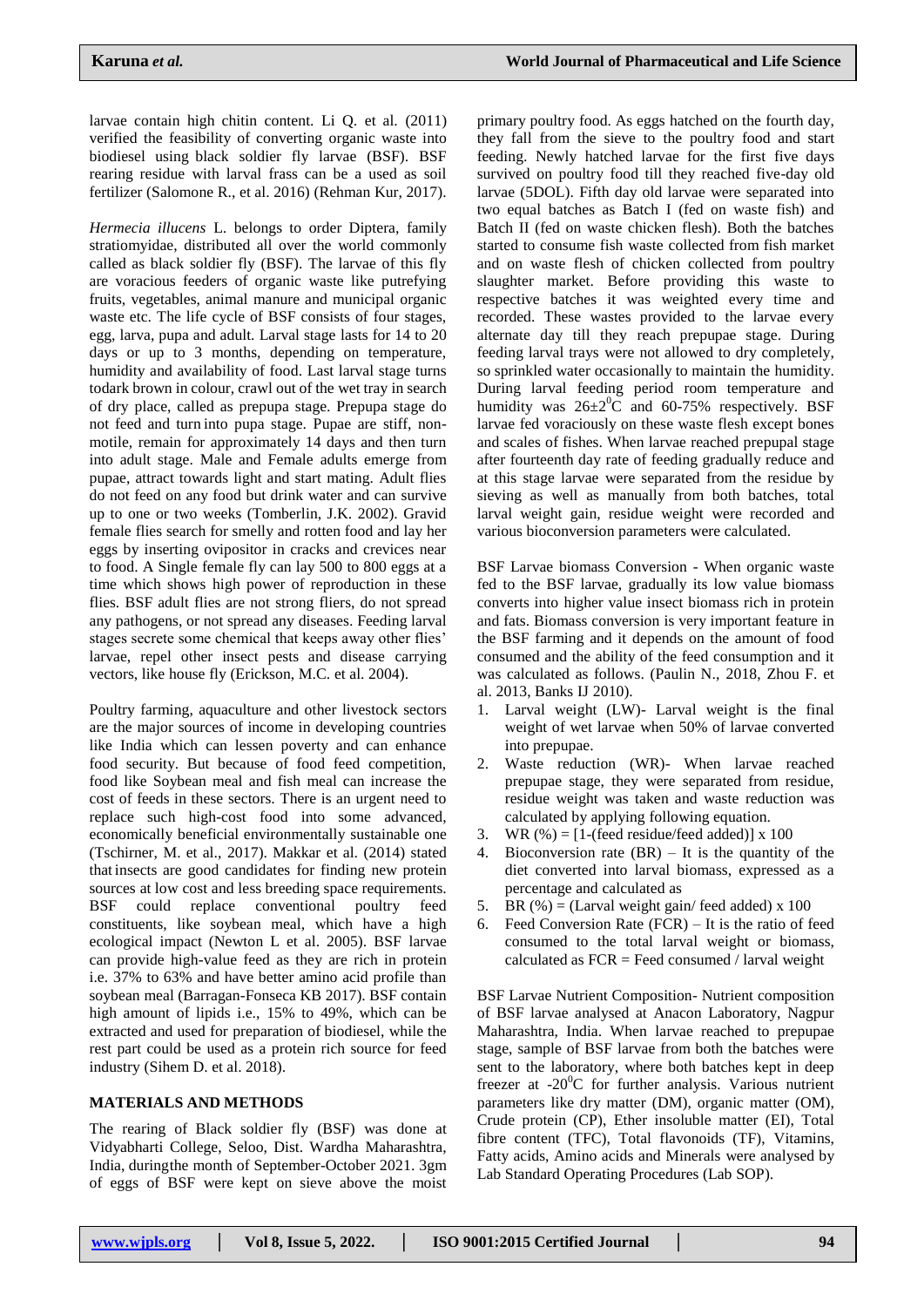### **RESULTS**

#### **1. BSF Larvae biomass Conversion**

When 3gm of eggs of BSF were hatched, larvae fed for first five days on moist primary poultry feed and on the fifth day, larvae separated into two equal groups as Batch I and Batch II. Batch I were fed constantly on waste, discarded fishes collected from fish market and Batch II also fed constantly on waste, discarded parts of chicken flesh till larvae reached the prepupa stage. In both the batches when 50% larvae turned to prepupae, they were separated from residue, and the total larval weight as well as residue weight were recorded. During complete larval feeding period Batch I and Batch II feed given was 5600 gm and 5950 gm respectively. The residue weight recorded of batch I and batch II were 700gm and 900gm respectively. From this data total feed consumed by both the batches found to be 4900gm and 5050gm respectively. Final weight of larvae was takenand it was recorded as 1600gm in batch I and 1450gm in batch II. Waste reduction (WR) was calculated as 87.5% in batch I and85% in batch II. Bioconversion rate (BR) found to be 28.57% in batch I and 24.36% in batch II. Feed conversion rate (FCR) calculated as 3.06 for batch I and 3.48 for batch II. (Table 1).

**Table 1: Larval biomass conversion parameters of last larval stage of BSF (before prepupa) fed on two organic wastes, i.e., Waste Fish (BatchI) and Waste Chicken (Batch II).**

| [S.N. Larval Biomass conversion parameters Batch I (Fed on Waste Fish) Batch II (Fed on Waste chicken) |       |       |
|--------------------------------------------------------------------------------------------------------|-------|-------|
| 1 BSF eggs used for experiment                                                                         |       | 3gm   |
| 2 Total feed added during rearing (gm)                                                                 | 5600  | 5950  |
| 3 Feed consumed (gm)                                                                                   | 4900  | 5050  |
| 4 Residue $(gm)$                                                                                       | 700   | 900   |
| 5 Final larval wet weight gained (gm)                                                                  | 1600  | 1450  |
| 6 Waste reduction (WR)%                                                                                | 87.5  | 85    |
| Bioconversion rate (BR)%                                                                               | 28.57 | 24.36 |
| 8 Feed conversion rate (FCR)                                                                           | 3.06  | 3.48  |

#### **2. BSF Larvae Nutrient Composition**

**2.1** Different test parameters observed in BSF – There was an effect of type of waste utilized for BSF rearing on its nutrient parameters (Table 1). Nutrient values like, Dry matter (DM), Organic matter (OM), Crude protein (CP), Ether insoluble (EI), Total fibre content (TFC) and Total flavonoids (TF) of Batch I i.e., BSF fed on waste fish were found to be slightly higher than the nutrient values of batch II fed on waste chicken flesh (Table 2).

Author A.C. Fanatico (2018) reviewed the nutrient content in fishmeal and soybean meal of poultry feed. Crude protein content in these meals was 67.9% and 47.6% respectively. (Table 2) Crude protein content in these two poultry meals is higher than the amount found in our study i.e., crude protein found to be 42.89% and 41.22% in batch I and batch II BSF larvae respectively. (Table 3).

#### **Table 2: Nutrient composition of fishmeal and Soybean meal as poultry feed.**

|                     | 67 9 | 1.81 | 0.57                                         |
|---------------------|------|------|----------------------------------------------|
| Soybean meal%<br>88 | 47.6 | 0.63 | 0.68                                         |
|                     |      |      | Dry matter Crude protein Methionine Cysteine |

Presented as a percent of ingredient (Fanatico A.C, 2018)

**Table 3: Test parameters of last larval stage of BSF (early prepupa) fed on two organic wastes, i.e., Waste Fish (Batch I) and Waste Chicken (Batch II).**

|                                       | <b>Measurement</b> | <b>Test</b> | <b>Test result</b>                            |                                                 |  |
|---------------------------------------|--------------------|-------------|-----------------------------------------------|-------------------------------------------------|--|
| <b>S.N.Test Parameter</b>             | Unit               | method      | <b>Batch I (Fed on</b><br><b>Waste Fish</b> ) | <b>Batch II (Fed on Waste</b><br>chicken flesh) |  |
| Dry matter (DM)                       | $\%$               | Lab         | 36.91                                         | 35.96                                           |  |
| 2 Organic matter $(OM)$               | $\%$               | <b>SOP</b>  | 98.23                                         | 97.88                                           |  |
| 3 Crude protein(CP)                   | $\%$               | IS 7219     | 42.89                                         | 41.22                                           |  |
| 4 Ether insoluble(EI) matter (Lipids) | %                  | Lab         | 62.32                                         | 61.08                                           |  |
| 5 Total<br>fibre content(TFC)         | $\%$               | <b>SOP</b>  | 9.61                                          | 8.23                                            |  |
| 6 Total flavonoids (TF)               | mg/1               |             | 151.46                                        | 148.32                                          |  |

**2.2** Vitamin Profile of BSF – Analysis of vitamins fed on these two wastes shows that Vitamin A is present in Batch I which was fed on waste fish, while Vitamin A is absent in Batch II fed on waste chicken flesh. Vitamin

B12 is more in batch II i.e. 2.09mg/100g while in batch I, it is less i.e. 1.31 mg/100g. Vitamin C is not detected in both batches. Vitamin D is found more in Batch II i.e. 49.34 µg/100 g while it is less i.e. 27.60 µg/100 g in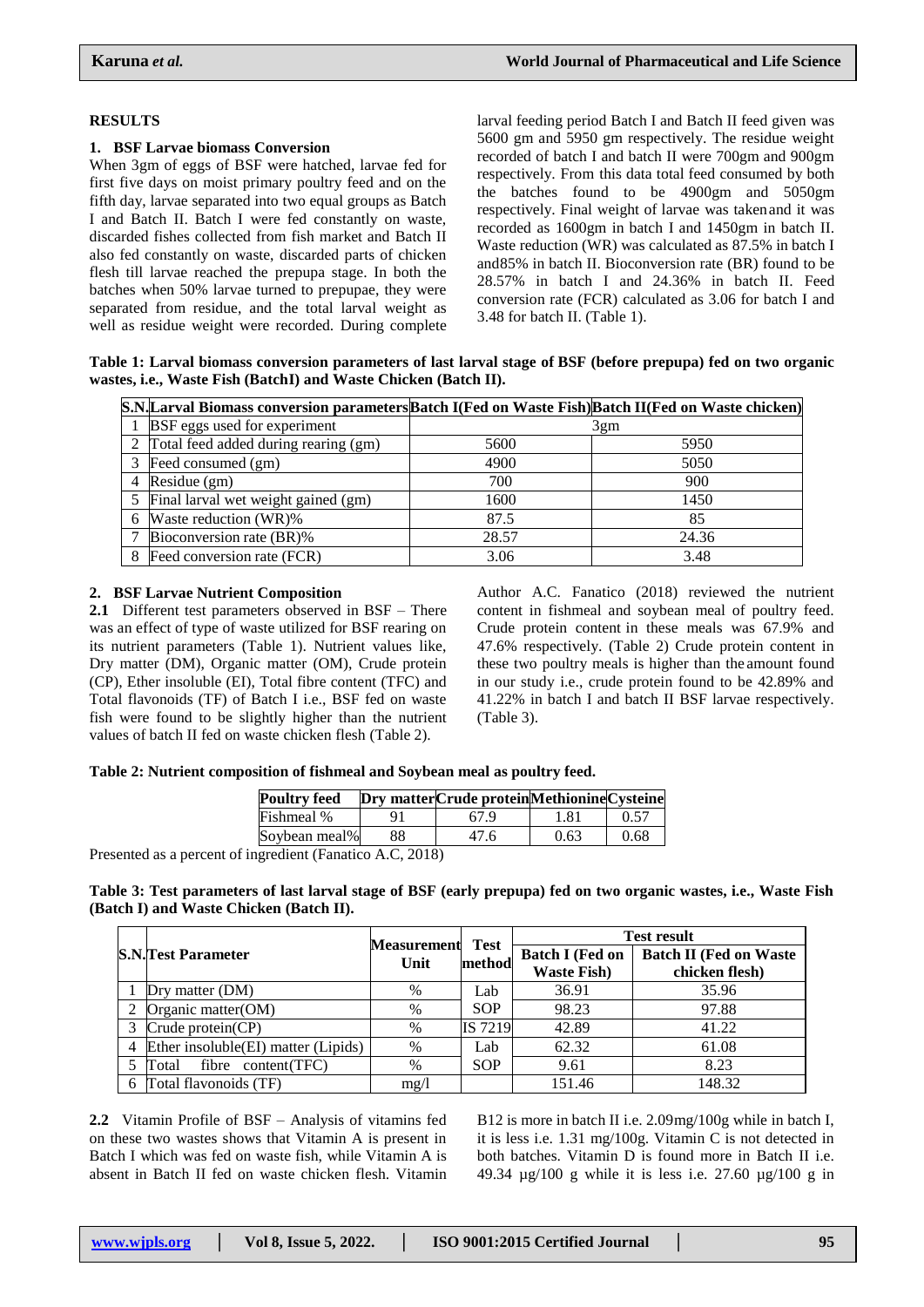batch I. Vitamin E content in batch I is 74.7 mg/100g while it is very less 2.39 mg/100g in batch II. (Table 4).

| Table 4: Vitamin profile of last larval stage of BSF (early prepupa) fed on two organic wastes, i.e., Waste Fish |  |  |  |
|------------------------------------------------------------------------------------------------------------------|--|--|--|
| (Batch I) and Waste Chicken (Batch II).                                                                          |  |  |  |

|  | <b>Vitamin</b> | <b>Measurement</b><br>unit |                            | <b>Test Result</b> |                       |  |
|--|----------------|----------------------------|----------------------------|--------------------|-----------------------|--|
|  | S.N. Profile   |                            | <b>Test Method</b>         | <b>Batch I</b>     | <b>Batch II Waste</b> |  |
|  |                |                            |                            | <b>Waste Fish</b>  | chicken               |  |
|  | Vitamin A      | $\mu$ g/100g               |                            | 55.00              | Absent                |  |
|  | Vitamin B12    | mg/100g                    | Lab SOP (by usingLCMS/MS)  | 1.31               | 2.09                  |  |
|  | Vitamin C      | $\mu$ g/100g               |                            | Absent             | Absent                |  |
|  | Vitamin D      | $\mu$ g/100g               | Lab SOP (by using HPLC)    | 27.60              | 49.34                 |  |
|  | Vitamin E      | mg/100g                    | Lab SOP (by using LCMS/MS) | 74.7               | 2.39                  |  |

**2.3** Fatty acid profile of BSF- Fatty acids like butyric acid, lauric acid, myristic acid, palmitic acid, palmitoleic acid, Linoleic acid are found to be present in batch I which were fed on waste fish but all types of fatty acids found to be absent in batch II, fedon waste chicken flesh. (Table 5).

**Table 5: Fatty acid profile of last larval stage of BSF (early prepupa) fed on two organic wastes, i.e. Waste Fish (Batch I) and Waste Chicken (Batch II).**

|                |                                    |                                      |                    | <b>Test Result</b> |                         |
|----------------|------------------------------------|--------------------------------------|--------------------|--------------------|-------------------------|
|                | <b>S.N. Fatty Acid profile</b>     | Measurement unit Test method Batch I |                    |                    | <b>Batch II</b>         |
|                |                                    |                                      |                    |                    | Waste FishWaste chicken |
| 1              | Butyric acid                       |                                      |                    | 0.009              | Absent                  |
| $\overline{2}$ | Caproic acid                       |                                      |                    | Absent             | Absent                  |
| $\overline{3}$ | Caprylic acid                      |                                      |                    | Absent             | Absent                  |
| $\overline{4}$ | Capric acid                        |                                      |                    | Absent             | Absent                  |
| 5              | Undecylic acid                     |                                      |                    | Absent             | Absent                  |
| 6              | Lauric acid                        |                                      |                    | 0.016              | Absent                  |
| 7              | Tridecylic acid                    |                                      |                    | Absent             | Absent                  |
| 8              | Myristic acid                      |                                      |                    | 0.006              | Absent                  |
|                | 9 Myristoleic acid                 |                                      |                    | Absent             | Absent                  |
|                | 10 Pentadecylic acid               |                                      |                    | Absent             | Absent                  |
|                | 11 CIS-10 PENTADECENOIC ACID       |                                      |                    | Absent             | Absent                  |
|                | 12 Palmitic acid                   |                                      |                    | 0.016              | Absent                  |
|                | 13 Palmitoleic Acid                |                                      |                    | 0.008              | Absent                  |
|                | 14 Margaric acid                   |                                      |                    | Absent             | Absent                  |
|                | 15 Heptadecenoic acid              |                                      |                    | Absent             | Absent                  |
|                | 16 Stearic acid                    |                                      |                    | Absent             | Absent                  |
|                | 17 ELAIDIC ACID                    | g/100g                               | AOAC 996.06 Absent |                    | Absent                  |
|                | 18 Oleic acid                      |                                      |                    | Absent             | Absent                  |
|                | <b>19 LINOLELAIDIC ACID</b>        |                                      |                    | Absent             | Absent                  |
|                | 20 Methyl-octadeca-9,12-dienoate   |                                      |                    | Absent             | Absent                  |
|                | 21 Arachidic acid                  |                                      |                    | Absent             | Absent                  |
|                | 22 Linoleic acid                   |                                      |                    | 0.007              | Absent                  |
|                | 23 Gadoleic acid                   |                                      |                    | Absent             | Absent                  |
|                | 24 Linolenic acid                  |                                      |                    | Absent             | Absent                  |
|                | 25 Heneicosylic acid               |                                      |                    | Absent             | Absent                  |
|                | 26 Icosadienoic acid               |                                      |                    | Absent             | Absent                  |
|                | 27 Behenic acid                    |                                      |                    | Absent             | Absent                  |
|                | 28 Icosatrienoic acid              |                                      |                    | Absent             | Absent                  |
|                | 29 Methyl cis-13-docosenoate       |                                      |                    | Absent             | Absent                  |
|                | 30 Methyl 11,14,17-eicosatrienoate |                                      |                    | Absent             | Absent                  |
|                | 31 Tricosylic acid                 |                                      |                    | Absent             | Absent                  |
|                | 32 Arachidonic acid                |                                      |                    | Absent             | Absent                  |
|                | 33 13,16-Docosadienoic acid        |                                      |                    | Absent             | Absent                  |
|                | 34 Lignoceric acid                 |                                      |                    | Absent             | Absent                  |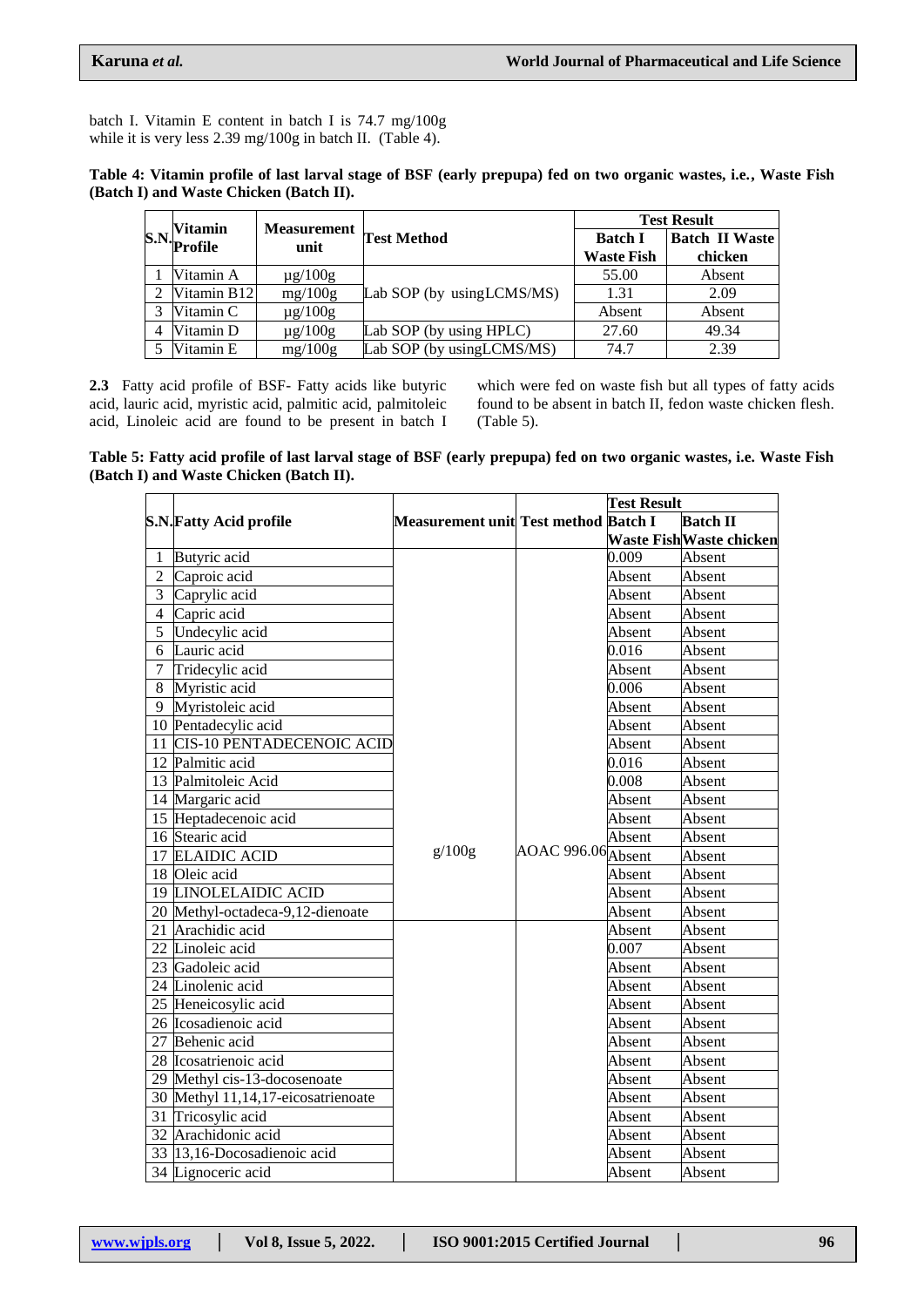|     | 35 Eicosapentaenoic acid |  | Absent | Absent |
|-----|--------------------------|--|--------|--------|
|     | 36 Nervonic acid         |  | Absent | Absent |
| 127 | Cervonic acid            |  | Absent | Absent |

**2.4** Amino acid profile of BSF- The rearing substrates affect the total protein and amino acid composition in BSF. Results of amino acid in both batches showed that, Aspartic acid is present in highest amount i.e. 11.94 g/100gm in batch I and 11.44g/100gm in batch II. Amino

acids profile showed variable quantities in both batches indicates that food variation impacts amino acid content in BSF. Amino acids lysine, arginine, glycine, serine, alanine, valine, leucine, isoleucine, cystine showed marked differences in amount in both batches. (Table 6).

Table 6: Amino acid profile of last larval stage of BSF (early prepupa) fed on two organic wastes, i.e., Waste Fish **(Batch I) and Waste Chicken(Batch II).**

|    | S. N. Amino acid profile Measurement Unit Test method |        |                               | <b>Test Result</b> |                                                 |  |
|----|-------------------------------------------------------|--------|-------------------------------|--------------------|-------------------------------------------------|--|
|    |                                                       |        |                               |                    | <b>Batch I Waste FishBatch II Waste chicken</b> |  |
|    | Lysine                                                |        |                               | 2.41               | 1.39                                            |  |
| 2  | Arginine                                              |        |                               | 3.13               | 2.11                                            |  |
| 3  | Glycine                                               |        | Lab SOP (by<br>using LCMS/MS) | 2.14               | 1.63                                            |  |
| 4  | Serine                                                |        |                               | 2.16               | 1.72                                            |  |
| 5  | Glutamic acid                                         |        |                               | 1.02               | 1.15                                            |  |
| 6  | Alanine                                               |        |                               | 4.28               | 5.27                                            |  |
| 7  | Aspartic acid                                         |        |                               | 11.94              | 11.44                                           |  |
| 8  | Proline                                               |        |                               | 1.59               | 1.48                                            |  |
| 9  | Histidine                                             |        |                               | 1.89               | 1.08                                            |  |
| 10 | Valine                                                |        |                               | 1.12               | 0.81                                            |  |
| 11 | Methionine                                            | g/100g |                               | 0.42               | 0.26                                            |  |
| 12 | Leucine                                               |        |                               | 2.17               | 1.41                                            |  |
| 13 | Phenylalanine                                         |        |                               | 0.80               | 0.50                                            |  |
| 14 | Tyrosine                                              |        |                               | 1.63               | 1.07                                            |  |
| 15 | Isoleucine                                            |        |                               | 1.95               | 5.50                                            |  |
|    | 16 Tryptophan                                         |        |                               | 1.03               | 0.81                                            |  |
| 17 | Threonine                                             |        |                               | 0.74               | 0.77                                            |  |
|    | 18 Cysteine                                           |        |                               | 0.71               | 1.03                                            |  |

**2.5** Mineral profile of BSF- The two rearing substrates used for study affect the accumulation mineral composition in BSF. Seven types of minerals were detected that are sodium, potassium, calcium, magnesium, iron, copper and zinc. Calcium is present in

more concentration in both batches i.e., 5268.39 mg/kg and 4112.62 mg/kg in batch I and batch II respectively. Copper and zinc are present in lower concentration in both batches. (Table 7).

**Table 7: Mineral profile of last larval stage of BSF (early prepupa) fed on two organic wastes, i.e. Waste Fish (Batch I) and Waste Chicken (Batch II).**

|   |           |       |         | <b>Test Result</b><br>S.N. Mineral profile Measurement unit Test method Batch I Waste Fish Batch II Waste chicken |         |  |
|---|-----------|-------|---------|-------------------------------------------------------------------------------------------------------------------|---------|--|
|   |           |       |         |                                                                                                                   |         |  |
|   | Sodium    |       |         | 2298.21                                                                                                           | 2022.72 |  |
| 2 | Potassium | mg/kg |         | 4057.65                                                                                                           | 3011.27 |  |
| 3 | Calcium   |       | Lab SOP | 5268.39                                                                                                           | 4112.62 |  |
| 4 | Magnesium |       |         | 1937.57                                                                                                           | 1811.26 |  |
|   | Iron      |       |         | 392.05                                                                                                            | 200.12  |  |
| 6 | Copper    |       |         | 1.67                                                                                                              | 2.02    |  |
|   | Zinc      |       |         | 16.54                                                                                                             | 10.26   |  |

### **DISCUSSION**

Black soldier flies feed voraciously on these two types of organic wastes i.e., waste, discarded fishes collected from the fish market and on waste discarded flesh from poultry slaughter house market. Larval biomass conversion parameters showed excellent values so this

experiment was done successfully. We found that waste reduction in both the batches were 87.5% and 85% which shows BSF larvae has high capacity to reduce these organic wastes most efficiently. Bioconversion and waste reduction of organic waste by earthworms and microorganisms is well recognized by authors, Suthar and Sing (2008) and Pathmaand Sakthivel (2012). Moritz G et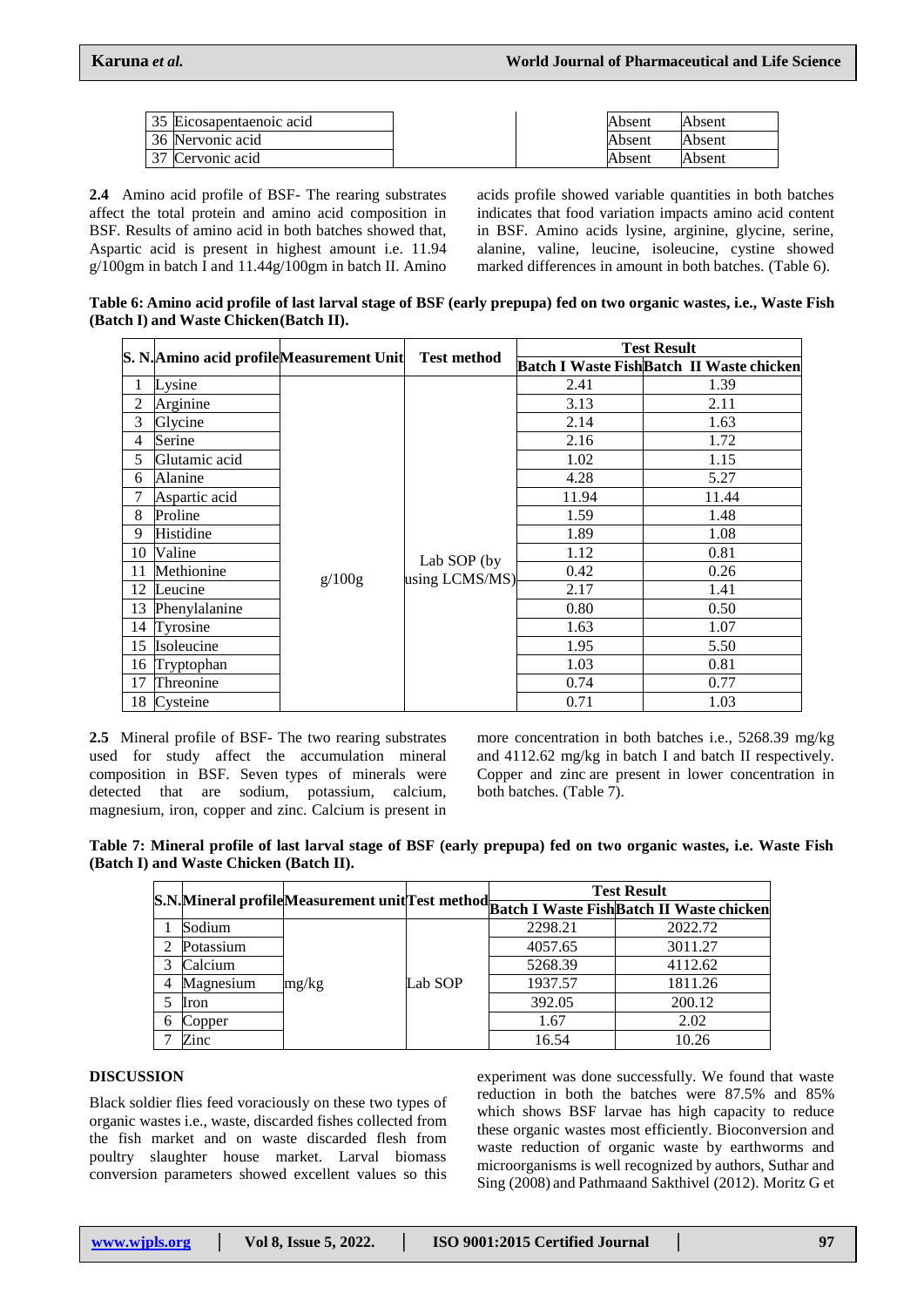al. (2020) studied bioconversion of BSF fed on different organic wastes i.e., mill by-products, Canteen waste, Human faeces, poultry slaughterhouse waste, cow manure, vegetable canteen waste and on poultry feed, estimated the values of waste reduction % in dry matter of biowaste, it was found to be 56.4%, 37.9%, 39.1%, 30.7%, 12.7%, 58.4%, 67.7%respectively. Utilization of food waste as rearing substrate for BSFL could be suitable at industrial scale, as during the 14 months of industrial scale production, 190 kg of food waste was bio converted into approximately 79kg of BSFL (Anton G. et al., 2020).Author Karuna G. reviewed the application of potential black soldier fly in solid waste management in low- and middle-income countries like India (Karuna G. 2022a).

Study done by author Anton G et al. (2020), where 8.7kg of fresh food waste was converted into 550 gm BSF larvae and 530 gm insect frass (DM basis) in period of 10 days. Similar study was also done by Ermolaev et al.  $(2019)^{36}$  where BSF larvae bio convert approximately 15kg fresh food waste into 1 kg BSFL and 1 kg insect frass (DM) over period of 21 days, indicated that the production of BSFL on food waste can be achieved in different setups. Work done by Paulin N et al., (2018) estimated FCR values high i.e., 15.3 in continuous feeding and 8.2 in batch feeding when fed with chicken manure. Our study estimated FCR values 3.48 and 3.06 in batch I and batch II respectively.

Insects are natural protein sources for livestock like turkeys, poultry and can replace fishmeal in organic poultry diets. Because of its good nutritional value, high reproductive potential, low water and space requirements, ability to use organic waste as food and less environmental impact, insects are the future for livestock feed (Oonincx D.G.A.B. et al 2010, Smetana S. et al. 2016). Insects contain about 70% water, 40-60% crude protein. Black soldier fly larvae contain 42% protein and 35% of fat (Sheppard, D.C. 2002). Crude protein in our study was found to be low as compared to the CP present in Soybean meal and fish meal of poultry feed, i.e. 42.89% and 41.22% in batch I and batch II BSF larvae respectively. (Table 1 and 2)

Author Finke M.D. (2013, 2015) analysed nutrient composition of six type of insects like, house crickets' nymphs, yellow mealworm larvae, super-worm larvae, wax-worm larvae, house fly adults and black soldier fly larvae. Crude protein in these insects found to be 60%, 59.8%, 50.27%, 40.11%, 78.17% and 45.1% respectively. The author also analysed the amino acid profile of these insects and found that in most of the cases, insect meal is lower in methionine than in fishmeal (Jozefiak, D.,et al. 2016, Jozefiak, D.,et al. 2015). Finke, M. D (2015) found that arginine and methionine to be co-limiting when applied the insects as a primary source of protein for the diets of growing chicks, however he found high methionine content in protein of adult house flies. (Finke, M.D. 2002, Finke,

### M.D. 2013, Finke M.D. 2015)

Soybean meal is the most popular protein used for poultry and live-stock industries throughout the world. Dehulled soybean meal found to have 53.9% protein and amino acid profile of Arginine, Cysteine, Lysine, Methionine, Threonine and Valine. (Stein H.H. et. al.2008)

Especially amino acids like lysine and tryptophan are present in soybean meal (Baker, 2000). Soybean meal is especially good foundation of lysine, no other oilseed contains a good source of lysine as soybean meal, however, soybean meal is not a perfect protein source (Stein H.H. et. al. 2008). When compared to perfect amino acid contents needed for poultry, the protein in soybean meal is deficient in methionine, cysteine, threonine and valine. Poultry chicks cannot produce arginine, so its requirementis high for poultry. Soybean is a good source of arginine. Our study resulted to get 3.13 g/100gm and 2.11 g/100gm of arginine in both batches, also estimated 18 essential amino acid profile from the wastes utilized in this study. Aspartic acid is found to be highest in amount i.e. 11.94 g/100gm in Batch I and 11.44g/100gm in Batch II. (Table 6)

The impact of rearing substrate on BSF protein and amino acid profile studied by many authors. The protein content in BSF showed clear differences, ranging from 32 to 58% on dry matter (Gold, M. et. al., 2018 ), while amino acid profile is unpredictable, this is true for other insect species too (Gere, A. et. al., 2019). BSF larvae fed on animal manure were lacking some essential amino acids, such as cysteine, methionine and threonine (Newton, G.L et. al., 1977) whereas BSF larvae had sufficient threonine amounts when reared on conventional diet supplemented with increasing quantities of seaweed (Liland, N.S. et.al., 2017). When fed on vegetable mix, BSF showed high amounts of aspartic acid, glutamate and arginine (Cappellozza, S. et. al., 2019), and also of leucine. (Spranghers, T. et al., 2017). Our results also showed high amount of aspartic acid and all essential amino acids are found to be present in both the batches. Fuso A. et. al.(2021) concluded that Lysine, leucine and valine are most correlated with the presence of nutrients of the feeding diet. Leucine and valine strongly dependent on the content of protein and lipid in the diet, while lysine is correlated to the amount of carbohydrates. Author Karuna G. (2022b) reviewed that the use black soldier fly larvae generated protein and fat could be used as replacement for other protein and fat sources in livestock feed industries. Our objective of this study is to provide knowledge of nutritional value of BSF larvae so that these larvae can replace or reduce the use of soybean and fishmeal used in poultry and in other livestock feed, it can reduce the feed cost and candevelop a sustainable nation.

Lipid content in BSF reported by various authors fed on varied diet types. In prepupae 15% - 34.8% lipid was reported by (Makkar HPS et. al. 2014). BSF grew on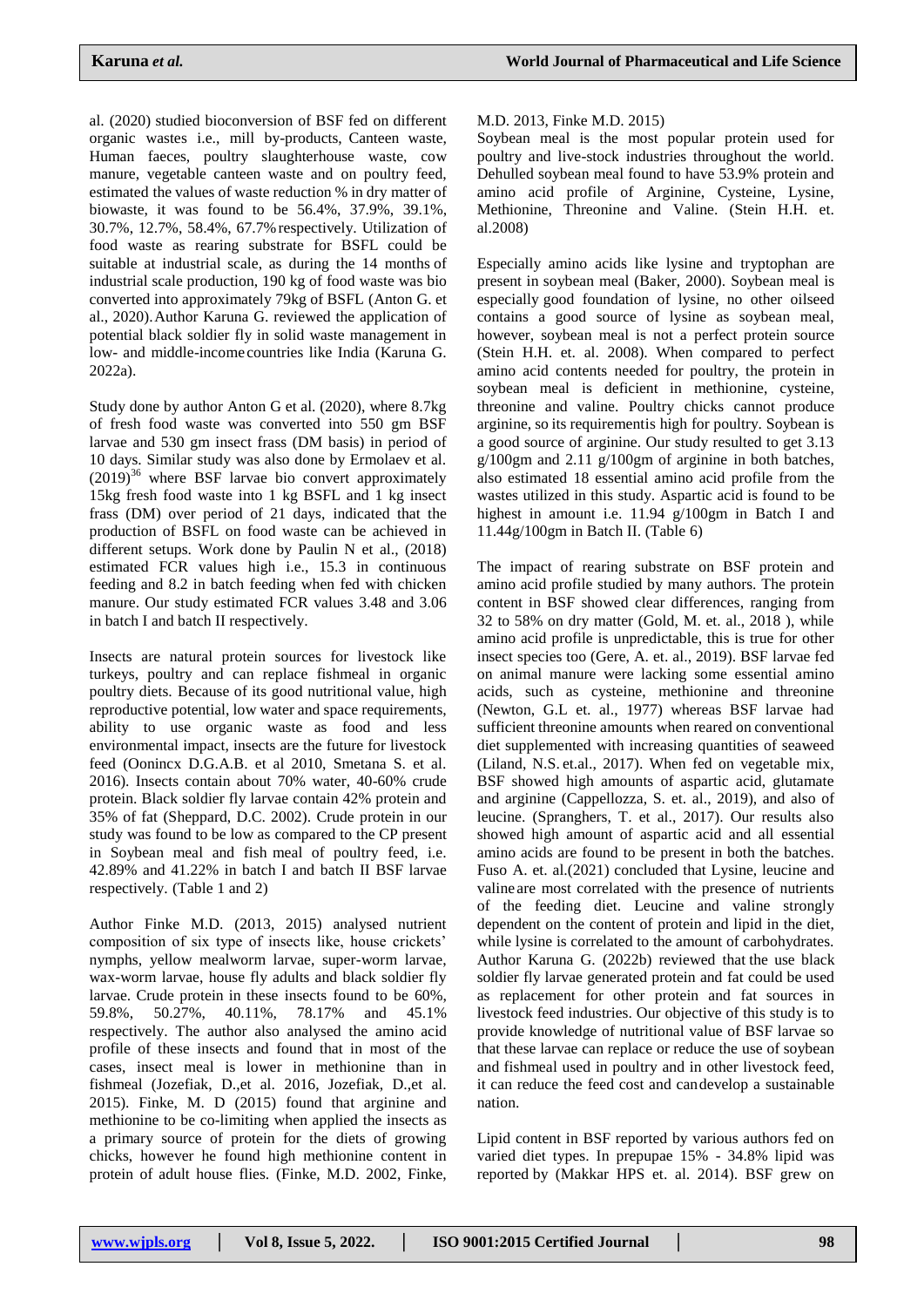cattle beef and poultry manure reported 34% of crude fat, on swine manure 28% (Newton L et. al. 2005, Newton GL, 1977) and on oil rich feed source 42% -49%. (Barry T. 2004). In our study we continuously fed BSF larvae on waste fish and on waste flesh of chicken so observed high accumulation of lipids i.e. 62.32% and 61.08% at early prepupal stage. Fatty acid profile showed complete absence of fatty acids in batch II while fatty acids like butyric acid, lauric acid, myristic acid, palmitic acid, palmitoleic acid, Linoleic acid are found to be present in batch I which were fed on waste fish (Table 5). BSF are high in lauric acid, which is a saturated fat (Finke, M.D. 2002), while most other commercial insects have mainly monounsaturated and polyunsaturated fatty acids (Finke M.D. 2013). Findings of Nils Ewald et al. (2020) concluded that irrespective of diet, larval fat consisted mainly lauric acid and other saturated fatty acids and these were found to be synthesised by the larvae. Fatty acid profile of larvae depends upon both the fatty acid composition of substrate and on larval weight. High weight larvae contained a higher percentage of saturated fatty acids and lower percentage of unsaturated fatty acids like eicosapentaenoic and docosahexaenoic acid. The author also concluded that the BSFL fat may not be suitable to replace fish oil, but can replace contents of other food and fuel products. Study done by Alifian MD (2019) reared BSF on palm kernel meal and on 80% industrial waste mix with 20% organic waste, the results of ether extract content is different in both substrate but fatty acid of both substrates are almost same and most dominant are lauric acid, oleic acid, palmitic acid and myristic acid and conclusion of his study is the larvae reared on different substrates affect lipid content but the fatty acid composition is same.

Dry matter content of BSF larvae depends on the rearing period (Mahmud ATBA et. al., 2020). If rearing periods is long so as the dry matter content is high, due to the increase of crude fibre and crude fat content (Manurung R et. al., 2016). Theauthor found the dry matter content of BSF larvae 26.61% at five days to 39.97% at 25 days. Our study found dry matter content 36.91% and 35.96% in batch I and batch II respectively during the period of 14 days of larvae.

Dynamic changes in nutrient composition of BSF studied by Xiu Liu (2017) showed that Vitamin E content in larval stage 6.68 mg/100g and in early prepupa stage 3.26 mg/100g which is less than Vitamin E content in batch I of our study. Our study shows Vitamin E content in BSF early prepupae larvae in batch I is 74.7mg/100g, while in batch II is 2.39 mg/100g. Vitamin E is major lipid soluble antioxidant in the cell antioxidant defence system, so it can be applicable as a feed additive in human feed, it may protect against many heart diseases and cancers caused by reactive free radicles. (Xiu Liu et al., 2017). Vitamin A in batch I is  $55.00 \mu g/100g$  while it is absent in batch II. Vitamin B12 is present in both batches i.e., 1.31mg/100g and2.09mg/100g. Vitamin C is absent in both batches. Vitamin D in both batches are

27.60 µg/100g and 49.34 µg/100g. Our study indicates that vitamin content of BSF larvae depends on food substrate they fed on.

Black soldier flies differ from other insects as they have a mineralized exoskeleton contain high amount of calcium (Finke, M. D. 2002). BSF contain numerous minerals like calcium, phosphorous, sodium, iron and zinc (Xiu Liu et al., 2017). Mineral profile found in our study showed that calcium content is highest i.e., 5268.39 mg/kg in batch I and 4112.62 mg/kg in batch II. As BSF found to be abundant with vitamin and minerals can reduce the consumption of meat, dairy and animal protein products. (Van Huis A et. al., 2013, Millward DJ et al. 2010, Veldkamp T. et. al., 2012) The high amount of fats and minerals inBSF larvae pulls attention for its use for feeding livestock (Barragan F. et. al., 2017) also these larvae can also be pressed for oilas a biofuel.

## **CONCLUSION**

This innovative, organic and environment friendly BSF technology can provide sources of protein and various amino acids for organic poultry, aquaculture and other livestock feed industries. Although these two wastes utilised for the present studyare not commonly recycled in developing countries and cannot be commercialised on large scale but it is possible to recycle these wastes at small and medium scale. Information obtained in this study is supportive for insect cultivators, poultry farmers, aquaculture farmers, pet owners, researchers and for all feed manufacturing industries of livestock. The study reveals that the mass production of nutritive BSF can be one of the potential waste bio-converter in itself and vital solution for future requisite of food demand and supply of livestock, poultry etc. delivering safe protein rich diet. With BSF biotransformation technology most of our country's bio-waste management can be handled consciously in near future as these challenges are increasing with respect to anticipated population growth.

## **REFERENCES**

- 1. Abas M.A., Wee S.T. The issues of policy implementation on solid waste management in Malaysia. Int. J. Concept. Manag. Social Sci., 2014; 2(3): 12-17.
- 2. Alifan M.D., Sholikin M.M., et al. Potential fatty acid composition of *Hermetia illucens* oil reared on different substrates. IOP Conf. Series: Mat. Sci. and Eng. 546 062002 doi:10.1088/1757- 899X/546/6/062002, 2019.
- 3. AminoDat 5.0 Evonik Industries. Essen, Germany, 2016.
- 4. Anton G., Christian H. F., et al. Production and Optimization of Hermetia illucens (L.) Larvae Reared on Food Waste and utilized as Feed ingredient. Sustainability, 2020; 12: 9864. doi:10.3390/su12239864.
- 5. Baker D. H. Nutritional constraints to use of soy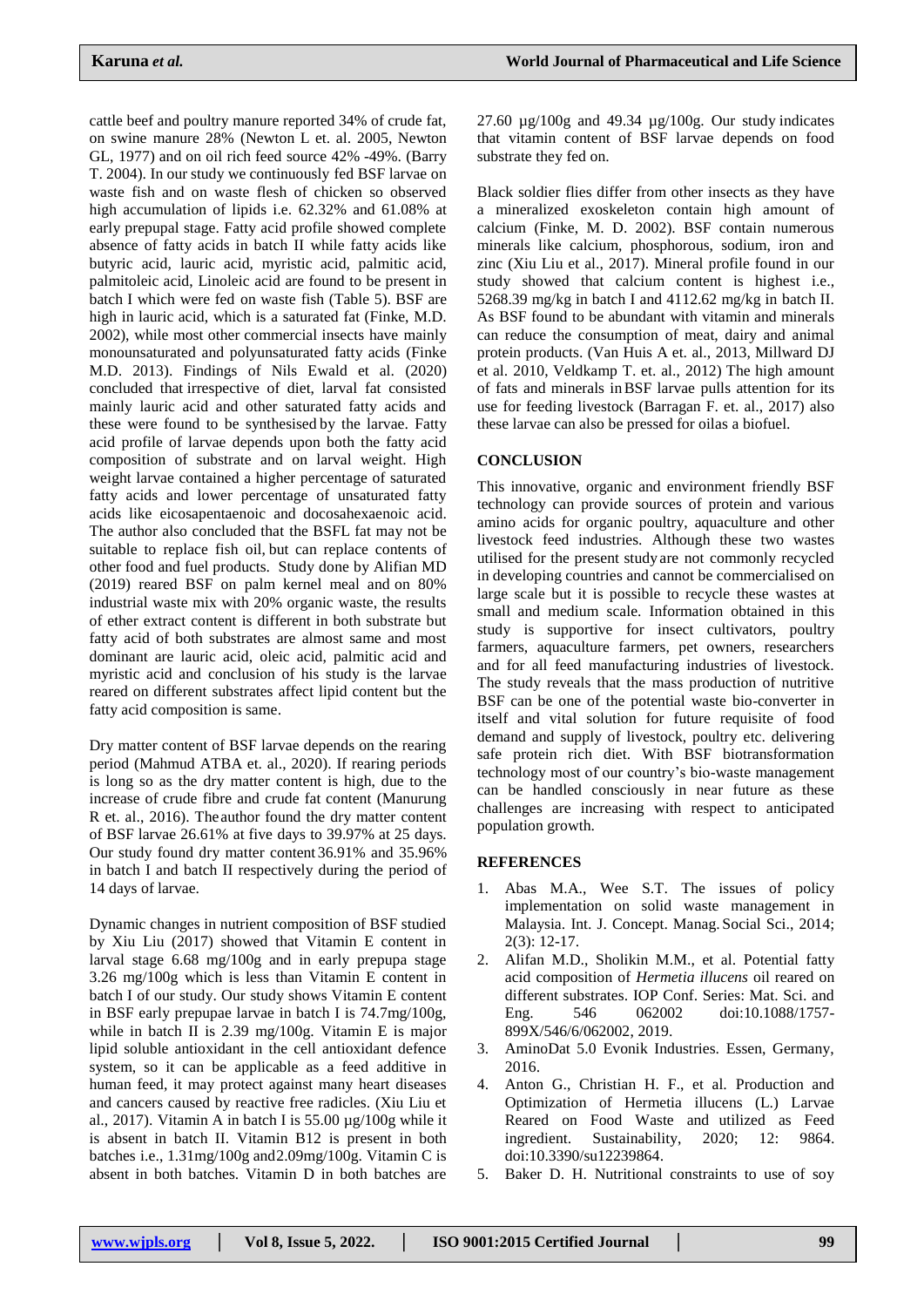products by animals. Soy in Animal Nutrition; J. K. Drackley, Ed.; Federation of Animal Science Societies: Savoy, IL, 2000; 1-12.

- 6. Banks I. J. Determination of physical and biochemical changes of human faeces, of different dietary origins, and black soldier fly larvae (*Hermetia illicens*) as feeding occurs. Diss. (MSc Biol. Control Dis. Vectors) – LSHTM, Univ. London, 2010; 1-77.
- 7. Barragan-Fonseca KB, Dicke M, et al. Nutritional value of the black soldier fly (*Hermetia illucens* L.) and its suitability as animal feed: a review. J Insect food feed, 2017; 3: 105-20.
- 8. Barry T. Evaluation of the economic, social, and biological feasibility of bioconverting food wastes with the black soldier fly (*Hermecia illucens*). UNT Digital library. University of Texas. Available: http://digital.library.unt.edu/ark:/67531/metadc4639/ m1/107/, 2004.
- 9. Bhada-Tata, P., Hoornweg, D. A. What a waste? a global review of solid waste management, 2012; 1- 116. (The World Bank)
- 10. Cappellozza S., Leonardi M.G., et al. A first attempt to produce proteins from insects by means of a circular economy. Animals, 2019; 9: 278.
- 11. Dasgupta B., Yadav V.L., et al. Seasonal characterization and present status of municipal solid waste (MSW) management in Varanasi, India. Adv. Environ. Res., 2013; 2(1): 51-60. doi:10.12989/aer.2013.2.1.051.
- 12. Erickson M.C., Islam M., et al. Reduction of Escherichia coli O157:H7 and Salmonella enterica Serovar Enteritidis inChicken Manure by Larvae of the Black Soldier Fly. J. Food Prot., 2004; 67: 685- 690.
- 13. Ermolaev E., Dahlquist E., Model selection for waste conversion efficiency and energy demands in pilot for large-scale larvae treatment. In Proceedings of the 60th SIMS Conference on Simulation and Modelling SIMS, Vasteras, Sweden, 2019; 12-16.
- 14. Fanatico A.C., Arsi K., Sustainable fish and invertebrate meals for methionine and protein feeds in organic poultry production. J. of Appl. Poult Res., 2018; 0: 1-12. [http://dx.doi.org/10.3382/japr/pfy037.](http://dx.doi.org/10.3382/japr/pfy037)
- 15. Finke, M. D. Complete nutrient composition of commercially raised invertebrates used as food for insectivores. Zool. Biol., 2002; 21: 269-285.
- 16. Finke, M. D. Complete nutrient content of four species of feeder insects. Zool. Boil, 2013; 32: 27- 36.
- 17. Finke, M. D. Complete nutrient content of four species of commercially available feeder insects fed enhanced diets during growth. Zool. Biol, 2015; 34: 554-564.
- 18. Fuso, A.; Barbi, S., et al. Effect of rearing substrate on total protein and amino acid composition in black soldier fly. Foods, 2021; 10: 1773. [https://doi.org/10.3390/foods10081773.](https://doi.org/10.3390/foods10081773)
- 19. Gere A., Radvanyi D., et al. Which insect species can best be proposed for human consumption?

Innov. Food Sci. Emerg. Technol, 2019; 52: 358- 367.

- 20. Giusti L., A review of waste management practices and their impact on human health. Waste Management, 2009; 2227-2239. [https://doi.org/10.1016/j.wasman.2009.03.028.](https://doi.org/10.1016/j.wasman.2009.03.028)
- 21. Gold M.; Tomberlin J.K. et al. Decomposition of biowaste macronutrients, microbes, and chemicals in black soldier fly larval treatment: A review. Waste Manag, 2018; 82: 302-318.
- 22. Jozefiak D., Jozefiak A., et al Insects- A natural nutrient source for poultry – A review. Ann. Anim. Sci., 2016; 16: 297-313.
- 23. Jozefiak, D., Engberg R. M. Insects as poultry feed. Pages 75-81 in Proce. 20th European Symp. On Poultry Nutrition.Prague, Czech Republic, 2015.
- 24. Karuna G. Black soldier fly, *Hermecia illucens* L.: A nutritive insect and a solution to livestock feed. Adv. in Ani. Sci., 2022b; (ISBN: 978-93-91768-45- 4)
- 25. Karuna G. Industrial scale production of organic waste recycler, black soldier fly, Hermecia illucens L. in rural and urbanareas of India. Life Sci. for Sus. Dev., 2022a; (ISBN: 978-93-91768-29-4)
- 26. Li Q, Zheng L, et al. Bioconversion of dairy manure by black soldier fly (Diptera: Stratiomyidae) for biodiesel and sugarproduction. Waste Manag., 2011; 31: 1316-1320. https://doi.org/10.1016/j.wasman.2011.01.005 PMID:21367596.
- 27. Liland N.S., Biancarosa I. et al. Modulation of nutrient composition of black soldier fly (*Hermetia illucens*) larvae by feeding seaweed-enriched media. PLoS ONE, 2017; 12: e0183188.
- 28. Mahmud ATBA, Santi, Rahardja DP, et al. The nutritional value of black soldier flies (*Hermetia illucens*) as poultry feed.Earth and Env. Sci., 2020; 492: 012129. doi:10.1088/1755-1315/492/1/012129.
- 29. Makkar HPS, Tran G, et al. Heuze V, Ankers P. State-of-the-art on use of insects as animal feed. Anim Feed Sci Technol., 2014; 197: 1-33. [https://doi.org/10.1016/j.anifeedsci.2014.07.008.](https://doi.org/10.1016/j.anifeedsci.2014.07.008)
- 30. Manurung R, Supriatna A. et al. Bioconversion of rice straw waste by black soldier fly larvae (*Hermecia illucens* L.): Optimal feed rate for biomass production J. Entomol. Zool. Stud., 2016; 4: 1036-41.
- 31. Millward DJ, Garnett T. Plenary lecture 3: Food and the planet: nutritional dilemmas of greenhouse gas emission reductionsthrough reduced intakes of meat and dairy foods. Proc Nutr Soc., 2010; 69: 103-18. https://doi.org/10.1017/S0029665109991868 PMID: 20003639.
- 32. Moritz G., Cecille MC., et al. Biowaste treatment with black soldier fly larvae: increasing performance through the formulation of biowastes based on protein and carbohydrates. Waste Management, 2020; 102: 319-329.

[https://doi.org/10.1016/j.wasman.2019.10.036.](https://doi.org/10.1016/j.wasman.2019.10.036)

33. Muhammad N., Nafees M., et al. Effects of biochars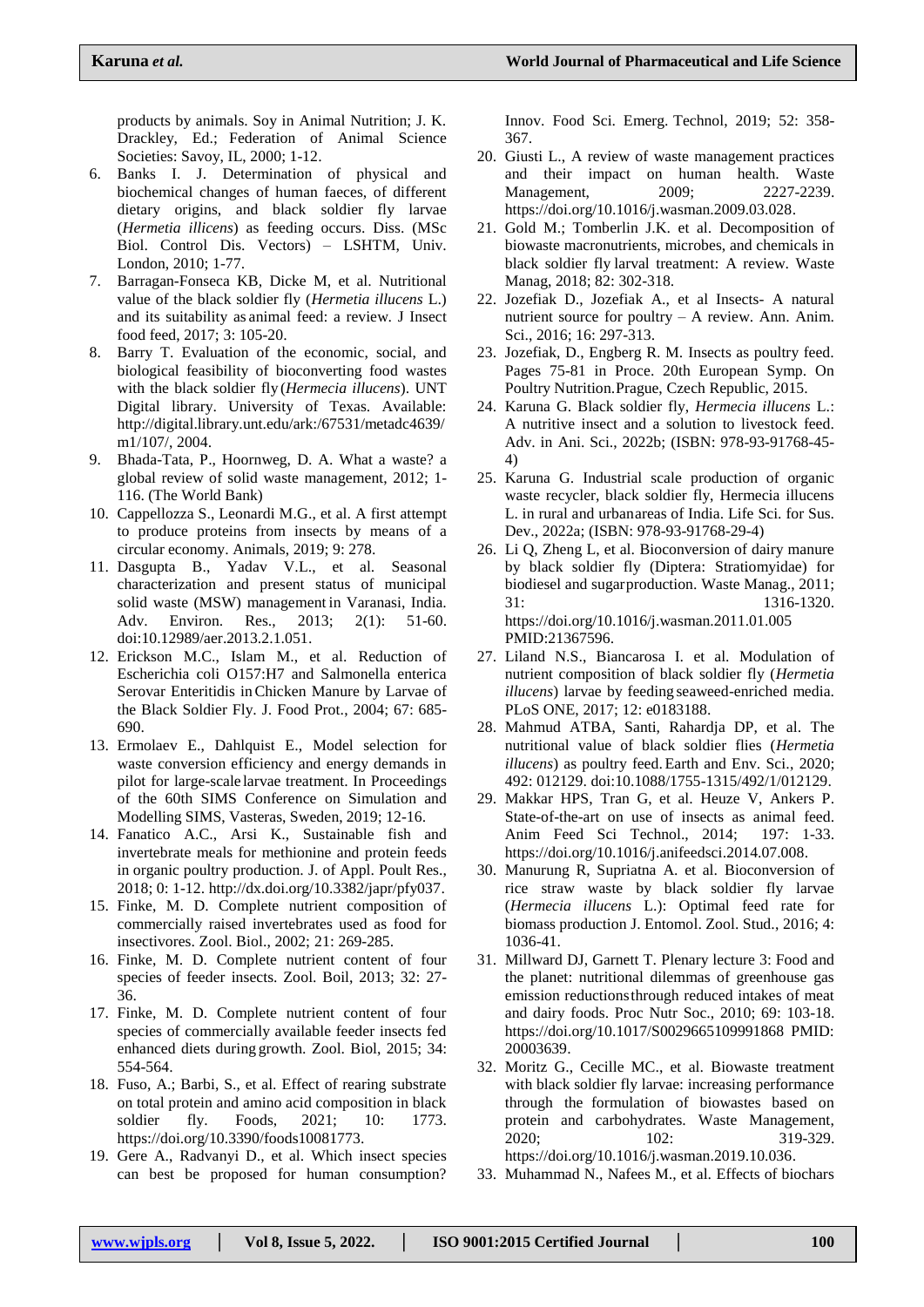on bioaccumulation and human health risks of potentially toxic elements in wheat (*Triticum aestivum* L.) cultivated on industrially contaminated soil. Environ. Pollut, 2020; 260: 113887. [https://doi.org/10.1016/j.envpol.2019.113887.](https://doi.org/10.1016/j.envpol.2019.113887)

- 34. Newton L, Sheppard C, et al. Using the black soldier fly, *hermetia illucens*, as a value-added tool for the management of swine manure. Anim Poult Waste Manag Center, North Carolina State Univ Raleigh, NC., 2005; 17.
- 35. Newton G.L., Booram, C.V. et al. Dried *Hermetia illucens* Larvae Meal as a Supplement for Swine. J. Anim. Sci., 1977; 44: 395-400.
- 36. Nils E., Aleksandar V., et al. Fatty acid composition of black soldier fly larvae (*Hermetia illucens*)- Possibilities andlimitations for modification through diet. Waste Management, 2020; 102: 40-47. <https://doi.org/10.1016/j.wasman.2019.10.014>
- 37. Njoroge B., Kimani M., et al. Review of municipal solid waste management: A case study of Nairobi, Kenya. International Journal of Engineering and Science, 2014; 4: 16-20.
- 38. Oonincx DGAB, Van Broekhoven S, et al. Feed Conversion, Survival and Development, and Composition of Four Insect Species on Diets Composed of Food By-Products. PLoS One., 2015; 10: e0144601. <http://dx.doi.org/10.1371/journal.pone.0144601> PMID:26699129.
- 39. Oonincx, D. G. A. B. and I. J. M. de Boer. Environmental impact of the production of mealworms as a protein source forHumans – A life cycle assessment. PLoS ONE, 2012; 7: e51145. doi:10.1371/journal.pone.0051145.
- 40. Oonincx, D.G.A.B., J van Itterbeeck, et al. An exploration on greenhouse gas and ammonia production by insect species suitable for animal or human consumption. PLoS ONE, 2010; 5: e14445. doi:10.1371/journal.pone.0014445.
- 41. Pathma J, Sakthivel N. Microbial diversity of vermicompost bacteria that exhibit useful agiculture traits and wastemanagement potential. SpringerPlus, 2012; 1: 26. Doi: [https://doi.org/10.1186/2193-1801-](https://doi.org/10.1186/2193-1801-1-26) [1-26.](https://doi.org/10.1186/2193-1801-1-26)
- 42. Paulin N., Janaina M. K., et al. Black soldier flies (*Hermetia illucens* Linnaeus) as recyclers of organic waste and possiblelivestock feed. Int. J. Biol. Chem. Sci., 2018; 12(5): 2004-2015. October 2018. DOI[:https://dx.doi.org/10.4314/ijbcs.v12i5.4.](https://dx.doi.org/10.4314/ijbcs.v12i5.4)
- 43. Payne CLR, Scarborough P, et al. A systematic review of nutrient composition data available for twelve commercially available edible insects, and comparison with reference values. Trends Food Sci Technol., 2016; 47: 69-77. [https://doi.org/10.1016/j.tifs.2015.10.012.](https://doi.org/10.1016/j.tifs.2015.10.012)
- 44. Ray D.K., Mueller N.D., et al. Yield Trends Are Insufficient to Double Global Crop Production by 2050. PLoS One., 2013; 8: e66428. https://doi.org/10.1371/journal.pone.0066428 PMID:23840465.
- 45. Rehman Kur, Cai M., et al. Cellulose decomposition and larval biomass production from the co-digestion of dairy manure and chicken manure by minilivestock (*Hermetia illucens* L.) J Environ Manage, 2017; 196: 458-465. https://doi.org/10.1016/j.jenvman.2017.03.047 PMID: 28342340.
- 46. Salomone R., Saija G., Environmental impact of food waste bioconversion by insects: Application of Life Cycle Assessment to process using *Hermetia illucens*. J Clean Prod, 2016; xxx: 1-16. [http://dx.doi.org/10.1016/j.jclepro.2016.06.154.](http://dx.doi.org/10.1016/j.jclepro.2016.06.154)
- 47. Sheppard, D.C., Tomberlin J. K., et al. Rearing methods for the black soldier fly (Diptera:Stratiomydae). J. Med. Entomol, 2002; 39: 695-698.
- 48. Shukla, S.R., Akolkar, A.B., et al. Manual on Municipal Solid Waste Management. 663. The Ministry of Urban Development, The Government of India. [http://scholar.google.com/scholar?hl=en&btnG=Sear](http://scholar.google.com/scholar?hl=en&btnG=Search&q=intitle%3AManual%2Bon%2BMunicipal%2BSolid%2BWaste%2BManagement%2C%2BIndia&0%255)

[ch](http://scholar.google.com/scholar?hl=en&btnG=Search&q=intitle%3AManual%2Bon%2BMunicipal%2BSolid%2BWaste%2BManagement%2C%2BIndia&0%255) [&q=intitle:Manual+on+Municipal+Solid+Waste+M](http://scholar.google.com/scholar?hl=en&btnG=Search&q=intitle%3AManual%2Bon%2BMunicipal%2BSolid%2BWaste%2BManagement%2C%2BIndia&0%255) [anagement,+India#0%5,](http://scholar.google.com/scholar?hl=en&btnG=Search&q=intitle%3AManual%2Bon%2BMunicipal%2BSolid%2BWaste%2BManagement%2C%2BIndia&0%255) 2000.

- 49. [Cnhttp://scholar.google.com/scholar?hl=en&btnG=S](http://scholar.google.com/scholar?hl=en&btnG=Search&q=intitle%3AManual%2Bon%2BMunicipal%2BSolid%2BWaste%2BManagement%230) [earch&q=intitle:Manual+on+Municipal+Solid+Wast](http://scholar.google.com/scholar?hl=en&btnG=Search&q=intitle%3AManual%2Bon%2BMunicipal%2BSolid%2BWaste%2BManagement%230) [e+Management%230.](http://scholar.google.com/scholar?hl=en&btnG=Search&q=intitle%3AManual%2Bon%2BMunicipal%2BSolid%2BWaste%2BManagement%230)
- 50. Sihem D., Francesco G., Black soldier fly defatted meal as a dietary protein source for broiler chickens: Effects on growth performance, blood traits, gut orphology and histological features. Journal of Anim. Sci. and Biotech, 2018; 9: 49. [https://doi.org/10.1186/s40104-018-0266-9.](https://doi.org/10.1186/s40104-018-0266-9)
- 51. Slagstad, H., Bratteb, H., et al. Influence of assumptions about household waste composition in waste management LCAs. Waste Manag, 2013; 33(1): 212-219. [https://doi.org/10.1016/j.wasman.2012.09.020.](https://doi.org/10.1016/j.wasman.2012.09.020)
- 52. Smetana, S. M. Palanisamy, A., et al. Sustainability of insect use for feed and food:life cycle assessment perspective. J.Clean. Prod, 2016; 137: 741-751.
- 53. Spranghers T., Ottoboni M., et al. Nutritional composition of black soldier fly (Hermetia illucens) prepupae reared on different organic waste substrates. J. Sci. Food Agric., 2017; 97: 2594-2600.
- 54. Stamer A. Insect proteins a new source for Sci Soc., 2015; 16: 676-680. https://doi.org/10.15252/embr.201540528 PMID: 25944641.
- 55. Stein H.H., Berger L.L., Drackley, J.K., Fahey G.F., Jr., Hernot D.C., Parsons C. M. Ch 18 Nutritional Properties and Feeding Values of Soybeans and Their Coproducts, 2008.
- 56. Suthar S., Sing S. Vermicomposting waste by using two epigeic earthworms (Perionyx excavates and perionyx sansibaricus). Int. J. environ. Sci. Tech., 5(1): 99-106. Doi: [https://doi.org/10.1007/BF03326002.](https://doi.org/10.1007/BF03326002)
- 57. Tomberlin JK, Van Huis A, et al. Protecting the environment through insect farming as a means to